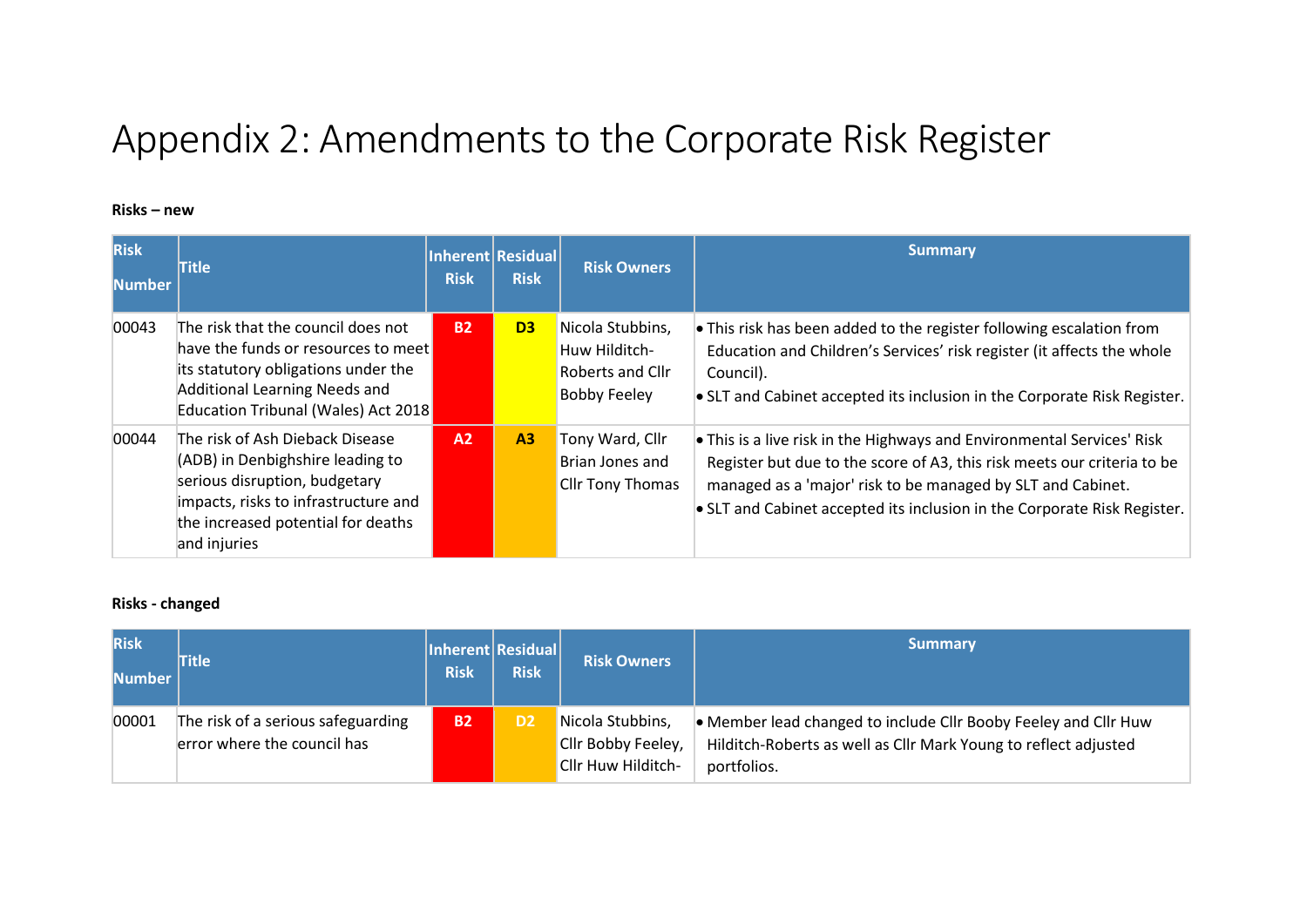| <b>Risk</b><br>Number | <b>Title</b>                                                                                                                                                                            | Inherent Residual<br><b>Risk</b> | <b>Risk</b>    | <b>Risk Owners</b>                                    | <b>Summary</b>                                                                                                                                                                                                                                                                                                                                                                                                                                                                                                                               |
|-----------------------|-----------------------------------------------------------------------------------------------------------------------------------------------------------------------------------------|----------------------------------|----------------|-------------------------------------------------------|----------------------------------------------------------------------------------------------------------------------------------------------------------------------------------------------------------------------------------------------------------------------------------------------------------------------------------------------------------------------------------------------------------------------------------------------------------------------------------------------------------------------------------------------|
|                       | responsibility, resulting in serious<br>harm or death                                                                                                                                   |                                  |                | Roberts and Cllr<br>Mark Young                        | • Actions have been updated.                                                                                                                                                                                                                                                                                                                                                                                                                                                                                                                 |
| 00006                 | The risk that the economic and<br>financial environment worsens<br>beyond current expectations,<br>leading to additional demand on<br>services and reduced income.                      | C1                               | C <sub>2</sub> | Judith Greenhalgh<br>and Cllr Julian<br>Thompson-Hill | • Amended the residual risk from C3 to C2.<br>• Description text added: "The Section 151 Officer is responsible for<br>producing a balanced budget."<br>• Description text added: "There are significant pressures associated<br>with social care, waste budgets, benefits and inflationary increases in<br>pay and pensions. These pressures are all monitored closely and<br>regularly by senior managers, including the Section 151 Officer."<br>. Further action deadline extended until 31 October2019.                                 |
| 00011                 | The risk of an ineffective response<br>to a serious unexpected event, such<br>as severe weather, contamination,<br>public safety (including cyber-<br>attack) or a public health event. | D <sub>2</sub>                   | <b>E2</b>      | <b>Cllr Richard</b><br>Mainon                         | Graham Boase and • Member lead changed from Cllr Mark Young to Cllr Richard Mainon<br>to reflect adjusted portfolios.<br>. Wild fires added to the description box.<br>. Updated controls to include: "We have set up a WhatsApp Business<br>Continuity communication network, which has been tested in an<br>internal DCC Business Continuity exercise (April 2019). We are due to<br>take part in a joint regional Business Continuity Exercise with<br>Gwynedd in February 2020."<br>• Further action deadline extended until April 2020. |
| 00014                 | The risk of a health & safety incident<br>resulting in serious injury or the loss<br>of life. (Where H&S is referred to,<br>this incorporates fire safety)                              | C <sub>2</sub>                   | <b>E2</b>      | Cllr Julian<br>Thompson-Hill                          | Graham Boase and • Control regarding strategic lead amended.                                                                                                                                                                                                                                                                                                                                                                                                                                                                                 |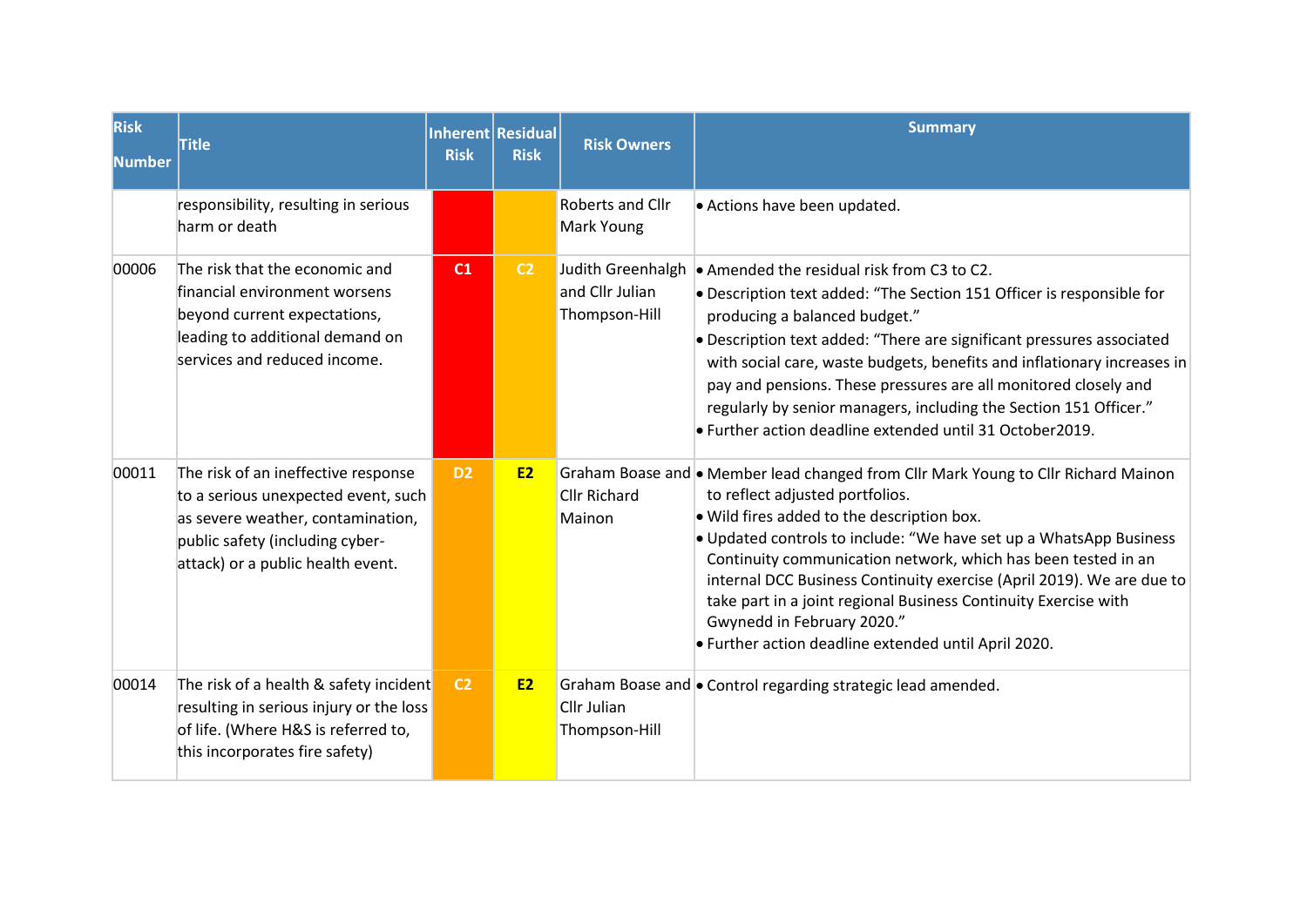| <b>Risk</b><br><b>lNumber</b> | <b>Title</b>                                                                                                                                                                                                                                                      | <b>Risk</b> | Inherent Residual<br><b>Risk</b> | <b>Risk Owners</b>                                                   | <b>Summary</b>                                                                                                                                                                                                                                                                                                                                                                                                                                                                                                                                                                                                               |
|-------------------------------|-------------------------------------------------------------------------------------------------------------------------------------------------------------------------------------------------------------------------------------------------------------------|-------------|----------------------------------|----------------------------------------------------------------------|------------------------------------------------------------------------------------------------------------------------------------------------------------------------------------------------------------------------------------------------------------------------------------------------------------------------------------------------------------------------------------------------------------------------------------------------------------------------------------------------------------------------------------------------------------------------------------------------------------------------------|
| 00016                         | The risk that the impact of welfare<br>reform (Universal Credit) is more<br>significant than anticipated by the<br>council.                                                                                                                                       | <b>B2</b>   | D <sub>3</sub>                   | Steve Gadd, Cllr<br>Bobby Feeley and<br>Cllr Julian<br>Thompson-Hill | • Member lead changed from Cllr Mark Young to Cllr Bobby Feeley and<br>Cllr Julian Thompson-Hill to reflect adjusted portfolios. Officer lead<br>changed from Richard Weigh to Steve Gadd.<br>• Control text added: "The roll out plan is risk averse and limits the risk<br>that the impact will be more significant than expected, but the<br>approach (determined by Westminster) could change. The intended<br>approach though is that by the time all other benefits are phased<br>out, existing claimants will have naturally become eligible for<br>Universal Credit as a result of a change in their circumstances." |
| 00018                         | The risk that programme and<br>project benefits are not fully<br>realised.                                                                                                                                                                                        | <b>B2</b>   | D <sub>2</sub>                   | Judith Greenhalgh<br>and Cllr Julian<br>Thompson-Hill                | • The description has been amended: Digital Futures has been<br>replaced with CSSR.<br>An update on the outcome of the tranche review has been included<br>as a control: "The tranche review resulted in a number of<br>recommendations to refine the programme and its projects."                                                                                                                                                                                                                                                                                                                                           |
| 00021                         | The risk that effective partnerships<br>and interfaces between BCU Health<br>Board and Denbighshire County<br>Council (DCC) do not develop,<br>leading to significant misalignment<br>between the strategic and<br>operational direction of BCU and<br><b>DCC</b> | A1          | C <sub>2</sub>                   | Nicola Stubbins<br>and Cllr Bobby<br>Feeley                          | • The control has been amended: "Denbighshire Joint Locality Forum"<br>replaced with "Central Area Integrated Services Board in place"; and<br>"Locality structure has bedded in" replaced with "Two community<br>resources teams have been established".                                                                                                                                                                                                                                                                                                                                                                    |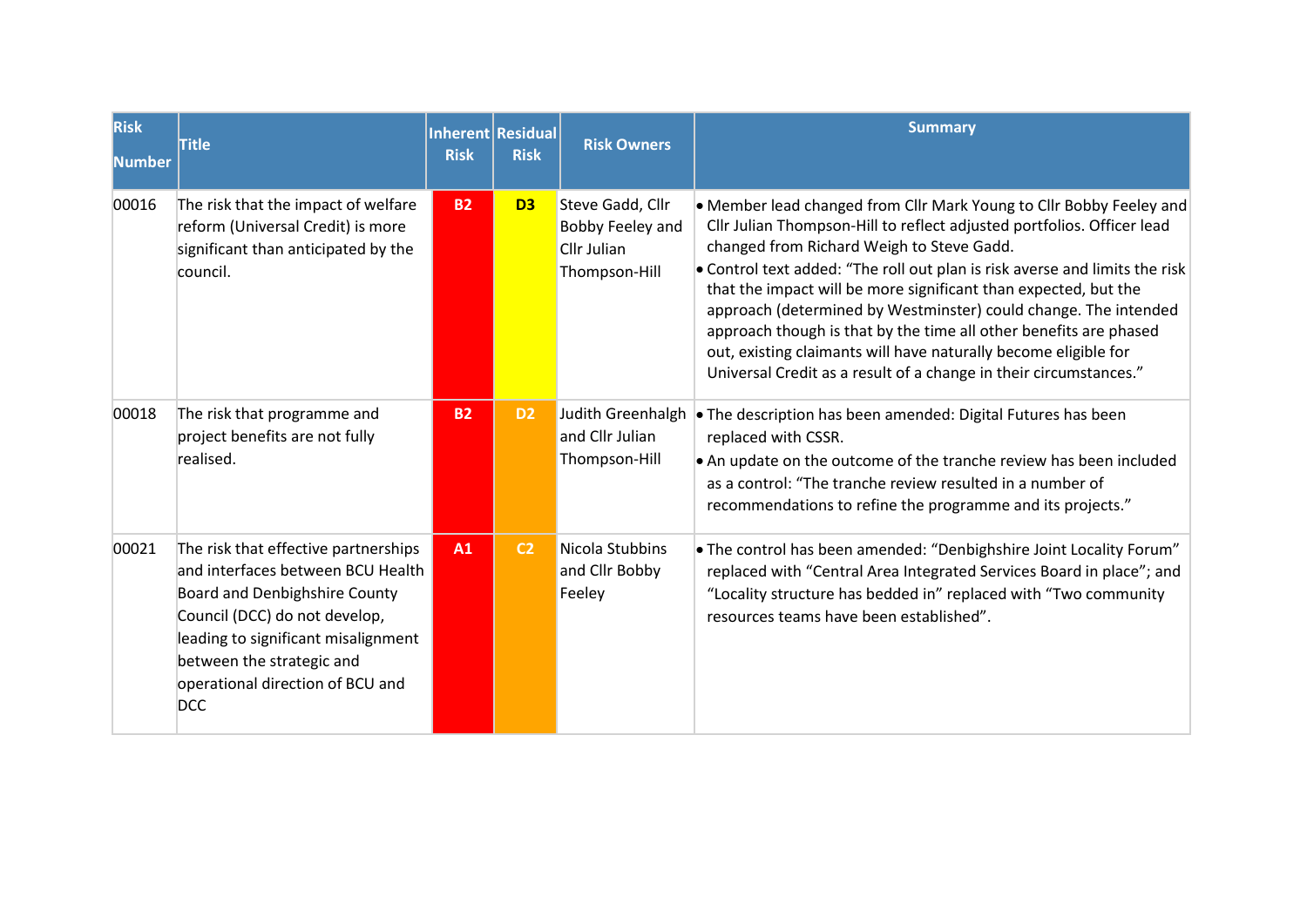| <b>Risk</b><br>Number | <b>Title</b>                                                                                                                                                                                                               | <b>Risk</b>    | Inherent Residual<br><b>Risk</b> | <b>Risk Owners</b>                                    | <b>Summary</b>                                                                                                                                                                                                                                                                                                                                                                                                                                                                                                                |
|-----------------------|----------------------------------------------------------------------------------------------------------------------------------------------------------------------------------------------------------------------------|----------------|----------------------------------|-------------------------------------------------------|-------------------------------------------------------------------------------------------------------------------------------------------------------------------------------------------------------------------------------------------------------------------------------------------------------------------------------------------------------------------------------------------------------------------------------------------------------------------------------------------------------------------------------|
| 00027                 | The risk that even if the settlement<br>is as anticipated, decisions that are<br>necessary to identify and deliver the<br>savings programme and enable a<br>balanced budget are not taken or<br>implemented quickly enough | <b>B1</b>      | C <sub>2</sub>                   | Judith Greenhalgh<br>and Cllr Julian<br>Thompson-Hill | A new control has been included: "A workshop involving Cabinet and<br>SLT will take place in September 2019 to discuss the principles<br>behind the budget and services budgets, and to identify areas where<br>there is political will to make savings."<br>• A spelling mistake has been corrected: 'gap' not 'cap', and reference<br>to the "Budget Board and CET" has been amended to the "Reshaping<br>the Council Budget Board and SLT".<br>. Member lead changed from Cllr Huw Evans to Cllr Julian Thompson-<br>Hill. |
| 00030                 | The risk that appropriate capacity<br>and skills to sustain service and<br>corporate performance is not<br>available                                                                                                       | C3             | D <sub>3</sub>                   | Judith Greenhalgh<br>and Cllr Julian<br>Thompson-Hill | $\bullet$ A new control has been included regarding the senior leadership<br>team restructure that will be effective from September 2019.<br>• Member lead changed from Cllr Huw Evans to Cllr Julian Thompson-<br>Hill.                                                                                                                                                                                                                                                                                                      |
| 00031                 | The risk of fraud and corruption<br>resulting in financial and<br>reputational loss and possibly<br>impacting on service delivery.                                                                                         | C <sub>2</sub> | <b>E2</b>                        | Judith Greenhalgh<br>and Cllr Julian<br>Thompson-Hill | . Inherent risk score reduced from B2 to C2.<br>• Description updated with accurate data about staffing (2,362)<br>excluding agency and supply staff as at the time of the last Staff<br>Survey (2018/19)) and spend (for 2018-19 the gross revenue budget<br>was £305.8m).                                                                                                                                                                                                                                                   |
| 00033                 | The risk that the cost of care is<br>outstripping the Council's resource                                                                                                                                                   | <b>B1</b>      | C <sub>2</sub>                   | Nicola Stubbins<br>and Cllr Bobby<br>Feeley           | • Description amended: "National Living Wage" amended to "the cost<br>of domiciliary and residential care".<br>• Control amended: "The social care budget is consistently overspent<br>by £1m+ per year, which up until now has been mitigated somewhat                                                                                                                                                                                                                                                                       |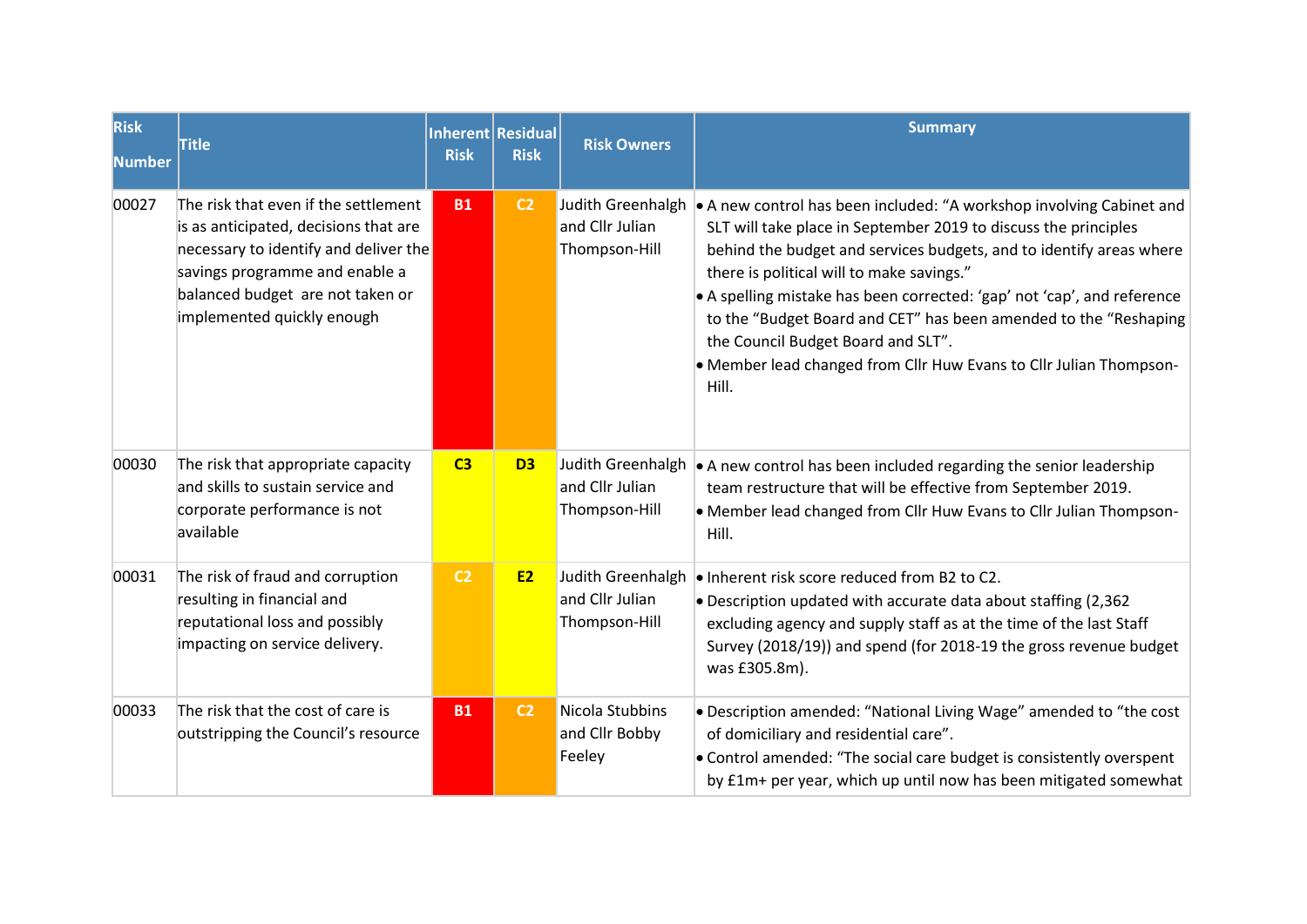| <b>Risk</b><br><b>Number</b> | <b>Title</b>                                                                                                                 | <b>Risk</b>    | Inherent Residual<br><b>Risk</b> | <b>Risk Owners</b>                                                        | <b>Summary</b>                                                                                                                                                                                                                                                                                                                                                                                                                                                                                                                                                         |
|------------------------------|------------------------------------------------------------------------------------------------------------------------------|----------------|----------------------------------|---------------------------------------------------------------------------|------------------------------------------------------------------------------------------------------------------------------------------------------------------------------------------------------------------------------------------------------------------------------------------------------------------------------------------------------------------------------------------------------------------------------------------------------------------------------------------------------------------------------------------------------------------------|
|                              |                                                                                                                              |                |                                  |                                                                           | by the use of reserves of £0.5m pa towards the overspend.<br>However, the reserves are nearly depleted."<br>• Action 00074 closed. The tender process has left us in a position<br>whereby we would have insufficient domiciliary care provision in<br>some of the Community Resource Team patches, particularly in the<br>south of the county. Following careful consideration, we have come<br>to the conclusion that we are unable to award any patches at this<br>time and will, therefore, continue to allocate packages of care under<br>the Regional Agreement. |
| 00034                        | The risk that demand for specialist<br>care cannot be met locally                                                            | <b>B2</b>      | C <sub>2</sub>                   | Nicola Stubbins,<br>Cllr Bobby Feeley<br>and Cllr Huw<br>Hilditch-Roberts | • Control amended to include reference to the North Wales<br>Transformation Programme.                                                                                                                                                                                                                                                                                                                                                                                                                                                                                 |
| 00035                        | The risk that the return on<br>investment that Denbighshire<br>receives from the Regional Growth<br>Deal is disproportionate | C <sub>2</sub> | C <sub>2</sub>                   | <b>Cllr Hugh Evans</b>                                                    | Graham Boase and • Inherent and residual risks amended to C2.                                                                                                                                                                                                                                                                                                                                                                                                                                                                                                          |
| 00036                        | The risk that any negative impacts<br>of leaving the European Union<br>cannot be mitigated by the council                    | <b>B1</b>      | <b>B1</b>                        | Judith Greenhalgh<br>and Cllr Hugh<br>Evans                               | • Description, impact/consequences and controls have been updated<br>to reflect the latest position.                                                                                                                                                                                                                                                                                                                                                                                                                                                                   |

#### **Risks – removed**